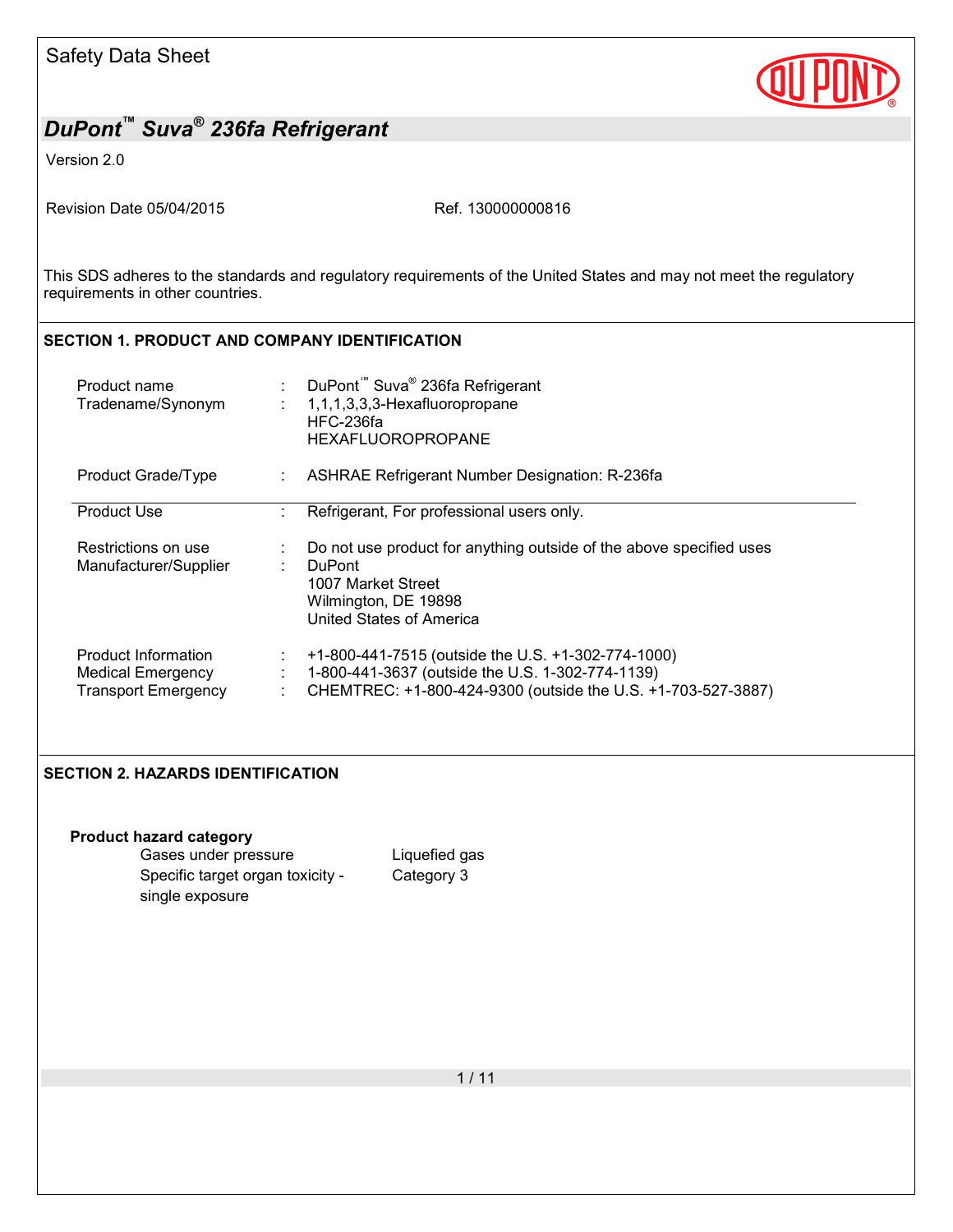| <b>Safety Data Sheet</b>                                |                                                                                                                                                                                                                                                                                                                                                                                                                                                                                                                |  |
|---------------------------------------------------------|----------------------------------------------------------------------------------------------------------------------------------------------------------------------------------------------------------------------------------------------------------------------------------------------------------------------------------------------------------------------------------------------------------------------------------------------------------------------------------------------------------------|--|
| DuPont <sup>™</sup> Suva <sup>®</sup> 236fa Refrigerant |                                                                                                                                                                                                                                                                                                                                                                                                                                                                                                                |  |
| Version 2.0                                             |                                                                                                                                                                                                                                                                                                                                                                                                                                                                                                                |  |
| Revision Date 05/04/2015                                | Ref. 130000000816                                                                                                                                                                                                                                                                                                                                                                                                                                                                                              |  |
| <b>Label content</b><br>Pictogram                       |                                                                                                                                                                                                                                                                                                                                                                                                                                                                                                                |  |
| Signal word                                             | : Warning                                                                                                                                                                                                                                                                                                                                                                                                                                                                                                      |  |
| Hazardous warnings                                      | : Contains gas under pressure; may explode if heated.<br>May cause respiratory irritation.<br>May cause drowsiness or dizziness.                                                                                                                                                                                                                                                                                                                                                                               |  |
| Hazardous prevention<br>measures                        | : Avoid breathing dust/ fume/ gas/ mist/ vapours/ spray.<br>Use only outdoors or in a well-ventilated area.<br>IF INHALED: Remove victim to fresh air and keep at rest in a position<br>comfortable for breathing.<br>Call a POISON CENTER or doctor/ physician if you feel unwell.<br>Store in a well-ventilated place. Keep container tightly closed.<br>Store locked up.<br>Protect from sunlight. Store in a well-ventilated place.<br>Dispose of contents/ container to an approved waste disposal plant. |  |

#### **Other hazards**

Misuse or intentional inhalation abuse may cause death without warning symptoms, due to cardiac effects., May cause cardiac arrhythmia.

Vapours are heavier than air and can cause suffocation by reducing oxygen available for breathing. Rapid evaporation of the liquid may cause frostbite.

The following percentage of the mixture consists of ingredient(s) with unknown acute toxicity: 1 %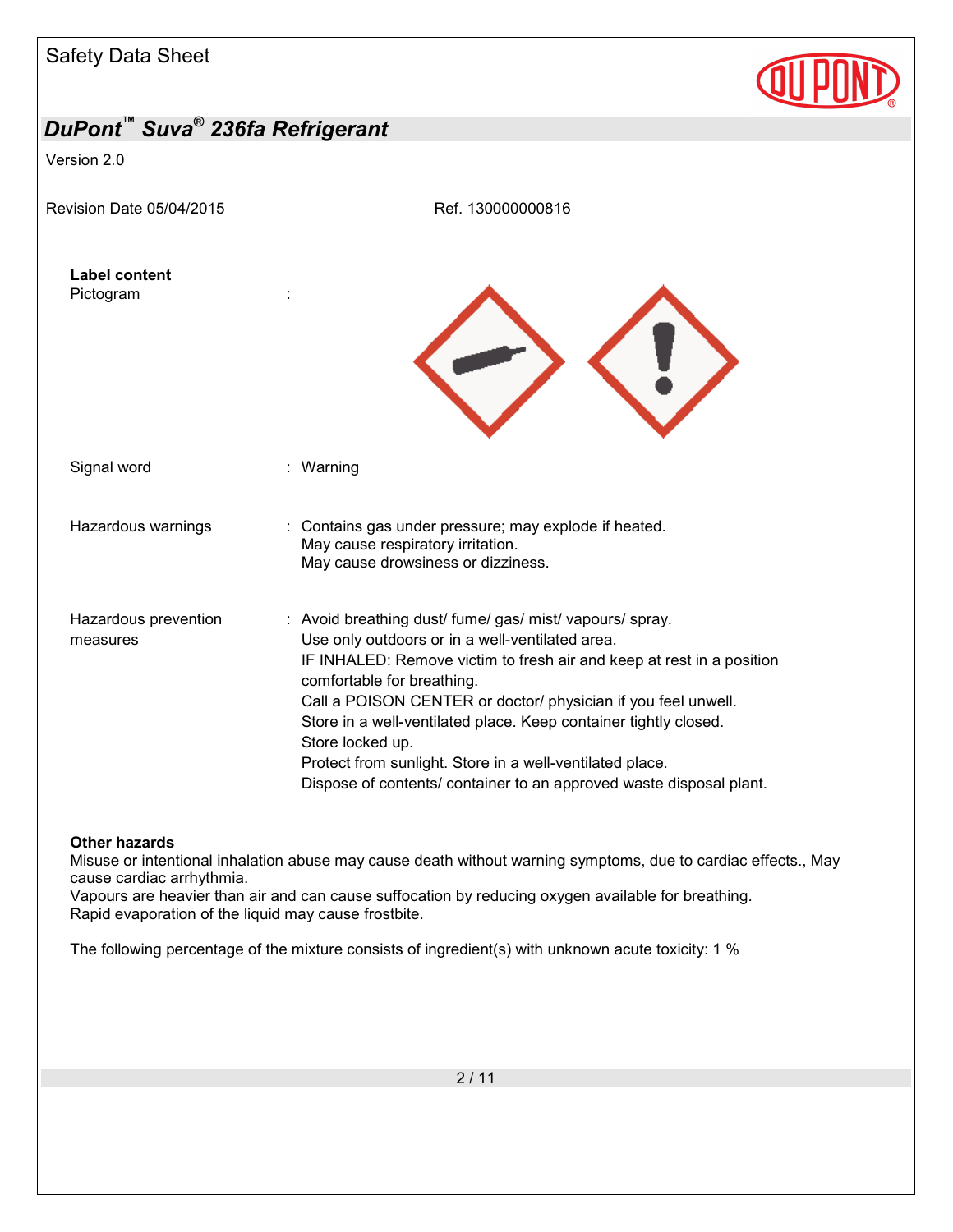

Version 2.0

Revision Date 05/04/2015 Ref. 130000000816

### **SECTION 3. COMPOSITION/INFORMATION ON INGREDIENTS**

| Component                        | CAS-No.  | Concentration |
|----------------------------------|----------|---------------|
| $1,1,1,3,3,3$ -Hexafluoropropane | 690-39-1 | $>=99\%$      |

### **SECTION 4. FIRST AID MEASURES**

| General advice                                           | : Never give anything by mouth to an unconscious person. When symptoms<br>persist or in all cases of doubt seek medical advice.                                                                     |
|----------------------------------------------------------|-----------------------------------------------------------------------------------------------------------------------------------------------------------------------------------------------------|
| Inhalation                                               | : If inhaled, remove to fresh air. Keep person calm. If not breathing, give artificial<br>respiration. If breathing is difficult, give oxygen. Call a physician.                                    |
| Skin contact                                             | : Flush area with lukewarm water. Do not use hot water. If frostbite has occurred,<br>call a physician.                                                                                             |
| Eye contact                                              | : In case of eye contact Rinse thoroughly with plenty of water for at least 15<br>minutes and consult a physician.                                                                                  |
| Ingestion                                                | : Is not considered a potential route of exposure.                                                                                                                                                  |
| Most important<br>symptoms/effects, acute<br>and delayed | : Anaesthetic effects Light-headedness irregular heartbeat with a strange<br>sensation in the chest, heart thumping, apprehension, feeling of fainting,<br>dizziness or weakness                    |
| Protection of first-aiders                               | : If potential for exposure exists refer to Section 8 for specific personal protective<br>equipment.                                                                                                |
| Notes to physician                                       | : Because of possible disturbances of cardiac rhythm, catecholamine drugs,<br>such as epinephrine, that may be used in situations of emergency life support<br>should be used with special caution. |
|                                                          |                                                                                                                                                                                                     |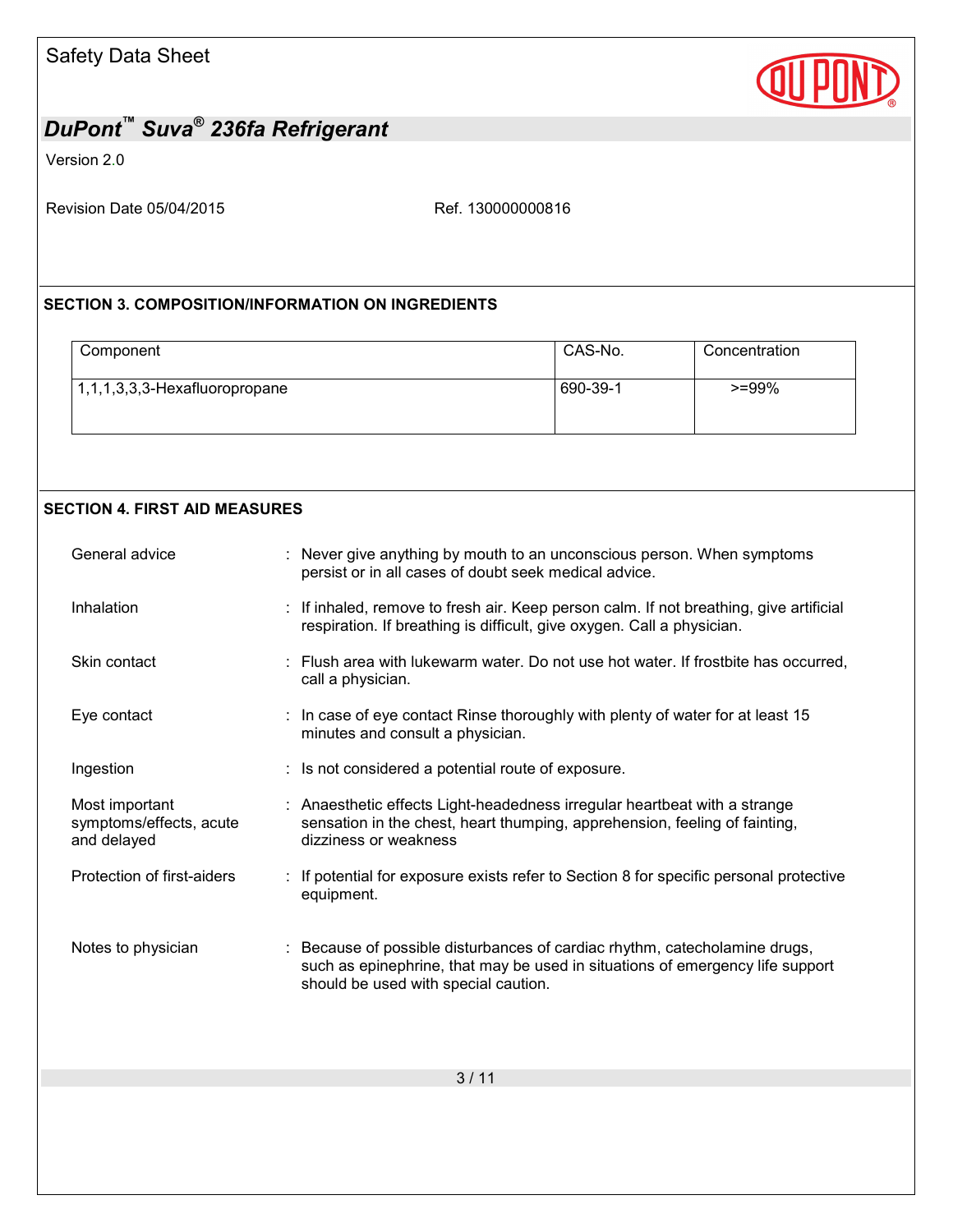

| DuPont™ Suva <sup>®</sup> 236fa Refrigerant      |                                                                                                                                                                                         |  |  |  |
|--------------------------------------------------|-----------------------------------------------------------------------------------------------------------------------------------------------------------------------------------------|--|--|--|
| Version 2.0                                      |                                                                                                                                                                                         |  |  |  |
| Revision Date 05/04/2015                         | Ref. 130000000816                                                                                                                                                                       |  |  |  |
|                                                  |                                                                                                                                                                                         |  |  |  |
| <b>SECTION 5. FIREFIGHTING MEASURES</b>          |                                                                                                                                                                                         |  |  |  |
| Suitable extinguishing media                     | : Use extinguishing measures that are appropriate to local circumstances and<br>the surrounding environment.                                                                            |  |  |  |
| Unsuitable extinguishing<br>media                | : No applicable data available.                                                                                                                                                         |  |  |  |
| Specific hazards                                 | : Not a fire or explosion hazard. Hazardous gases/vapors produced are:<br>Hydrogen fluoride                                                                                             |  |  |  |
| Special protective equipment<br>for firefighters | : In the event of fire, wear self-contained breathing apparatus. Use personal<br>protective equipment. Wear neoprene gloves during cleaning up work after a<br>fire.                    |  |  |  |
| Further information                              | : Cool containers/tanks with water spray. Water runoff should be contained<br>and neutralized prior to release.                                                                         |  |  |  |
| <b>SECTION 6. ACCIDENTAL RELEASE MEASURES</b>    |                                                                                                                                                                                         |  |  |  |
|                                                  | NOTE: Review FIRE FIGHTING MEASURES and HANDLING (PERSONNEL) sections before proceeding with clean-up.<br>Use appropriate PERSONAL PROTECTIVE EQUIPMENT during clean-up.                |  |  |  |
| Safeguards (Personnel)                           | : Evacuate personnel to safe areas. Ventilate area, especially low or enclosed<br>places where heavy vapours might collect. Refer to protective measures<br>listed in sections 7 and 8. |  |  |  |
| Environmental precautions                        | Should not be released into the environment. In accordance with local and<br>national regulations.                                                                                      |  |  |  |
| Spill Cleanup                                    | Evaporates.<br>Ventilate area using forced ventilation, especially low or enclosed places<br>where heavy vapors might collect.                                                          |  |  |  |
| <b>Accidental Release Measures</b>               | Self-contained breathing apparatus (SCBA) is required if a large release<br>occurs. Avoid open flames and high temperatures.                                                            |  |  |  |
|                                                  | 4/11                                                                                                                                                                                    |  |  |  |
|                                                  |                                                                                                                                                                                         |  |  |  |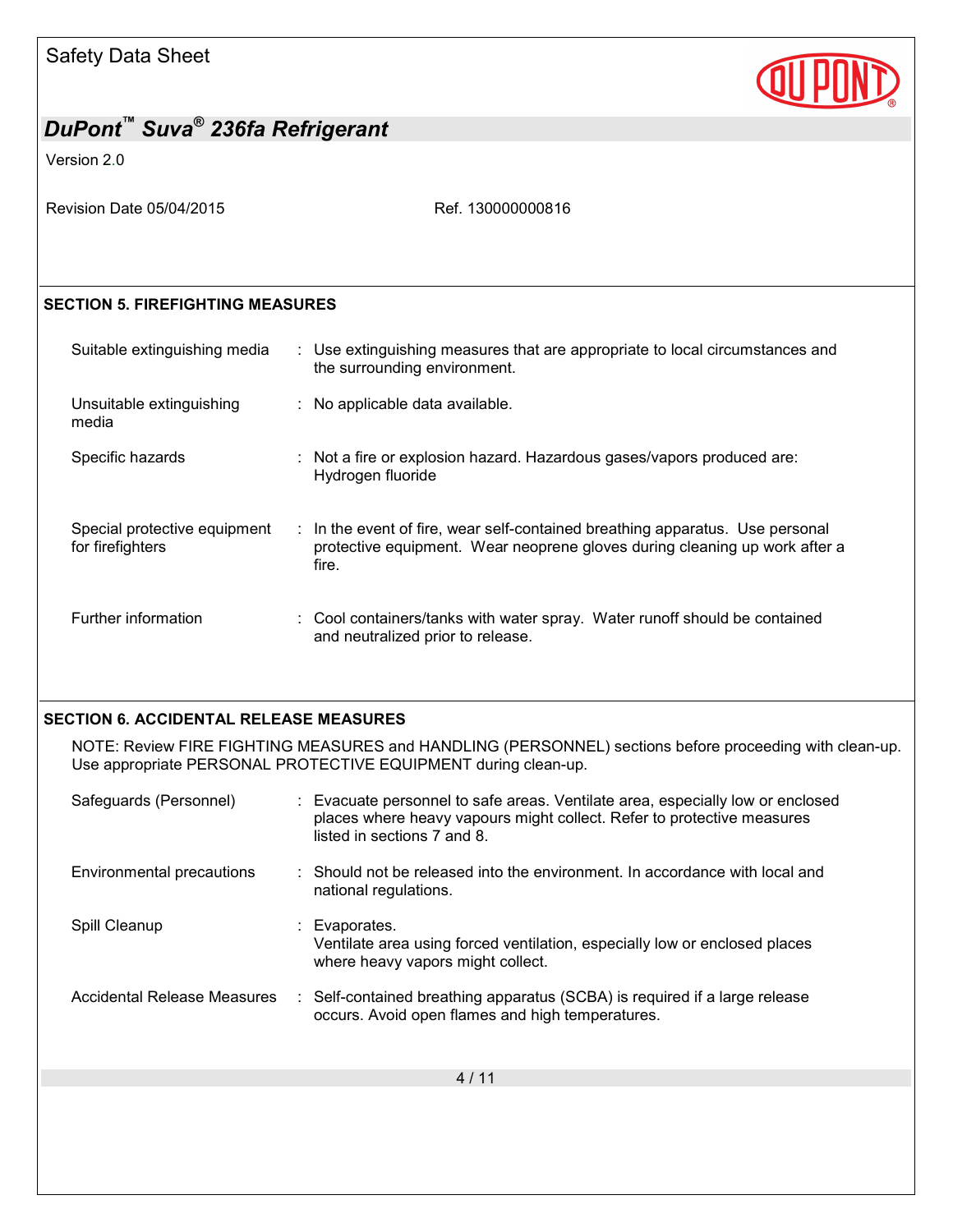

| DuPont™ Suva <sup>®</sup> 236fa Refrigerant             |                                                                                                                                                                                                                                                                                                                                                                                                                                                                                                                                                                                                                                                                                                                                                                                                              |
|---------------------------------------------------------|--------------------------------------------------------------------------------------------------------------------------------------------------------------------------------------------------------------------------------------------------------------------------------------------------------------------------------------------------------------------------------------------------------------------------------------------------------------------------------------------------------------------------------------------------------------------------------------------------------------------------------------------------------------------------------------------------------------------------------------------------------------------------------------------------------------|
| Version 2.0                                             |                                                                                                                                                                                                                                                                                                                                                                                                                                                                                                                                                                                                                                                                                                                                                                                                              |
| Revision Date 05/04/2015                                | Ref. 130000000816                                                                                                                                                                                                                                                                                                                                                                                                                                                                                                                                                                                                                                                                                                                                                                                            |
| <b>SECTION 7. HANDLING AND STORAGE</b>                  |                                                                                                                                                                                                                                                                                                                                                                                                                                                                                                                                                                                                                                                                                                                                                                                                              |
| Handling (Personnel)                                    | : Use sufficient ventilation to keep employee exposure below recommended<br>limits. For personal protection see section 8.<br>Handle in accordance with good industrial hygiene and safety practice.                                                                                                                                                                                                                                                                                                                                                                                                                                                                                                                                                                                                         |
| Handling (Physical Aspects)                             | : The product should not be mixed with air for leak testing or used with air for<br>any other purpose above atmospheric pressure. Contact with chlorine or<br>other strong oxidizing agents should also be avoided.                                                                                                                                                                                                                                                                                                                                                                                                                                                                                                                                                                                          |
| Dust explosion class                                    | : Not applicable                                                                                                                                                                                                                                                                                                                                                                                                                                                                                                                                                                                                                                                                                                                                                                                             |
| Storage                                                 | : Valve protection caps and valve outlet threaded plugs must remain in place<br>unless container is secured with valve outlet piped to use point. Do not drag,<br>slide or roll cylinders. Use a suitable hand truck for cylinder movement. Never<br>attempt to lift cylinder by its cap. Use a pressure reducing regulator when<br>connecting cylinder to lower pressure (<3000 psig) piping or systems. Use a<br>check valve or trap in the discharge line to prevent hazardous back flow into<br>the cylinder. Cylinders should be stored upright and firmly secured to<br>prevent falling or being knocked over.<br>Separate full containers from empty containers. Avoid area where salt or<br>other corrosive materials are present.<br>The product has an indefinite shelf life when stored properly. |
| Storage period                                          | $:$ > 10 yr                                                                                                                                                                                                                                                                                                                                                                                                                                                                                                                                                                                                                                                                                                                                                                                                  |
| Storage temperature                                     | : < 52 °C (< 126 °F)                                                                                                                                                                                                                                                                                                                                                                                                                                                                                                                                                                                                                                                                                                                                                                                         |
| <b>SECTION 8. EXPOSURE CONTROLS/PERSONAL PROTECTION</b> |                                                                                                                                                                                                                                                                                                                                                                                                                                                                                                                                                                                                                                                                                                                                                                                                              |
| Engineering controls                                    | : Normal ventilation for standard manufacturing procedures is generally<br>adequate. Local exhaust should be used when large amounts are released.<br>Mechanical ventilation should be used in low or enclosed places.<br>Concentration monitors may be necessary to determine vapour<br>concentrations in work areas prior to use of torches or other open flames, or if<br>employees are entering enclosed areas.                                                                                                                                                                                                                                                                                                                                                                                          |
| Personal protective equipment<br>Respiratory protection | : Wear NIOSH approved respiratory protection as appropriate.                                                                                                                                                                                                                                                                                                                                                                                                                                                                                                                                                                                                                                                                                                                                                 |
| Eye protection                                          | : Wear safety glasses or coverall chemical splash goggles.                                                                                                                                                                                                                                                                                                                                                                                                                                                                                                                                                                                                                                                                                                                                                   |
|                                                         | 5/11                                                                                                                                                                                                                                                                                                                                                                                                                                                                                                                                                                                                                                                                                                                                                                                                         |
|                                                         |                                                                                                                                                                                                                                                                                                                                                                                                                                                                                                                                                                                                                                                                                                                                                                                                              |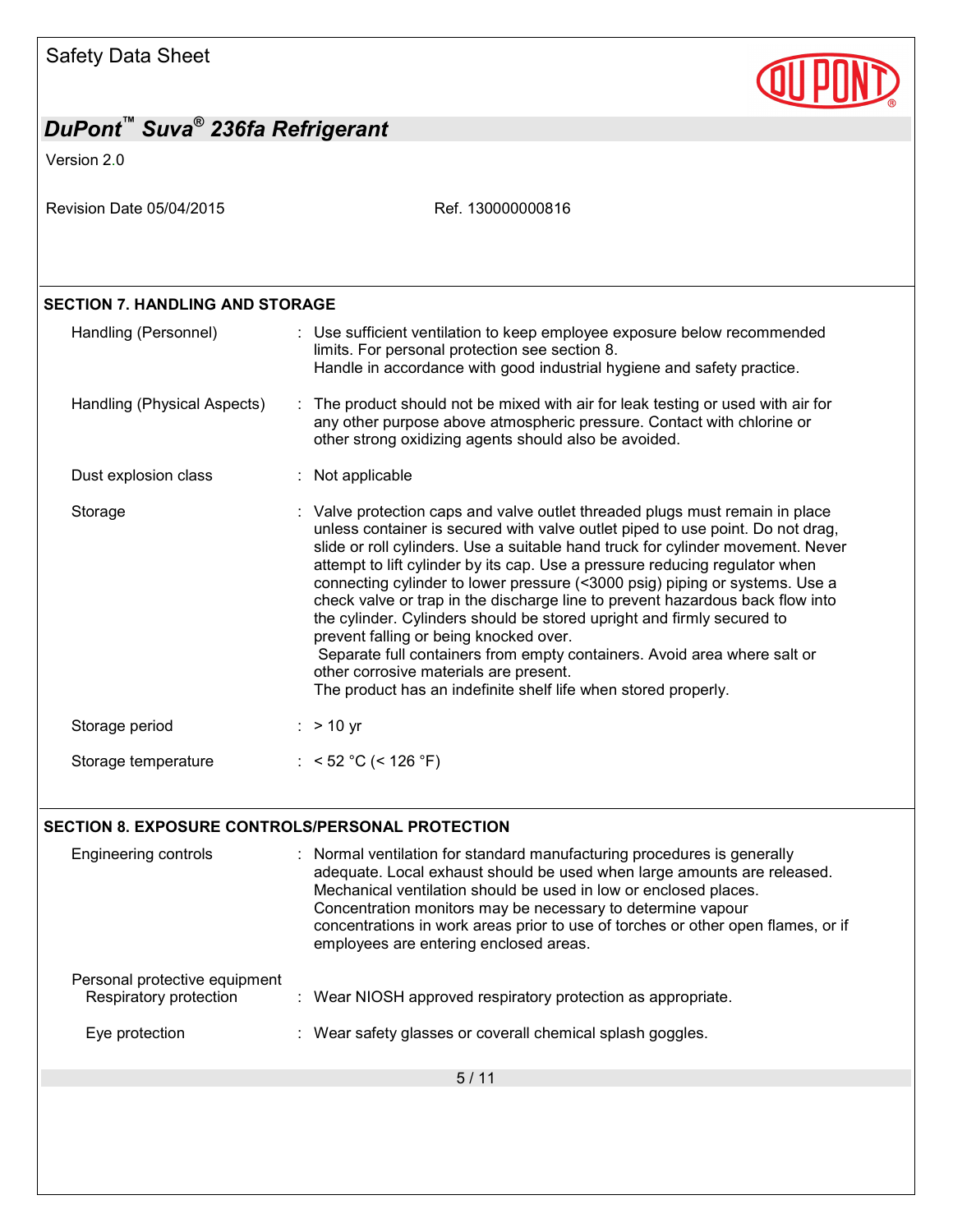

## Version 2.0

| Revision Date 05/04/2015                                   | Ref. 130000000816                                                                                                                                                                        |  |  |  |  |
|------------------------------------------------------------|------------------------------------------------------------------------------------------------------------------------------------------------------------------------------------------|--|--|--|--|
| Skin and body protection                                   | : Where there is potential for skin contact, have available and wear as<br>appropriate, impervious gloves, apron, pants, jacket, hood and boots.                                         |  |  |  |  |
| Protective measures                                        | : When using do not smoke. Self-contained breathing apparatus (SCBA) is<br>required if a large release occurs.                                                                           |  |  |  |  |
| <b>Exposure Guidelines</b><br><b>Exposure Limit Values</b> |                                                                                                                                                                                          |  |  |  |  |
| 1,1,1,3,3,3-Hexafluoropropane<br>AEL *                     | $1,000$ ppm<br>8 & 12 hr. TWA<br>(DUPONT)                                                                                                                                                |  |  |  |  |
|                                                            | * AEL is DuPont's Acceptable Exposure Limit. Where governmentally imposed occupational exposure limits which are<br>lower than the AEL are in effect, such limits shall take precedence. |  |  |  |  |
| <b>SECTION 9. PHYSICAL AND CHEMICAL PROPERTIES</b>         |                                                                                                                                                                                          |  |  |  |  |
| Appearance<br>Physical state<br>Form<br>Color              | gaseous<br>: Liquefied gas<br>: colourless                                                                                                                                               |  |  |  |  |
| Odor                                                       | : slight, ether-like                                                                                                                                                                     |  |  |  |  |
| Odor threshold                                             | : No applicable data available.                                                                                                                                                          |  |  |  |  |
| pH                                                         | : No applicable data available.                                                                                                                                                          |  |  |  |  |
| Melting point/freezing point                               | : Freezing point<br>-103 °C (-153 °F) at 1,013 hPa<br>Melting point<br>-98 °C (-144 °F)                                                                                                  |  |  |  |  |
| Boiling point/boiling range                                | Boiling point<br>$-1.4 °C (29.5 °F)$                                                                                                                                                     |  |  |  |  |
| Flash point                                                | Not applicable                                                                                                                                                                           |  |  |  |  |
| Evaporation rate                                           | No applicable data available.                                                                                                                                                            |  |  |  |  |
|                                                            | 6/11                                                                                                                                                                                     |  |  |  |  |
|                                                            |                                                                                                                                                                                          |  |  |  |  |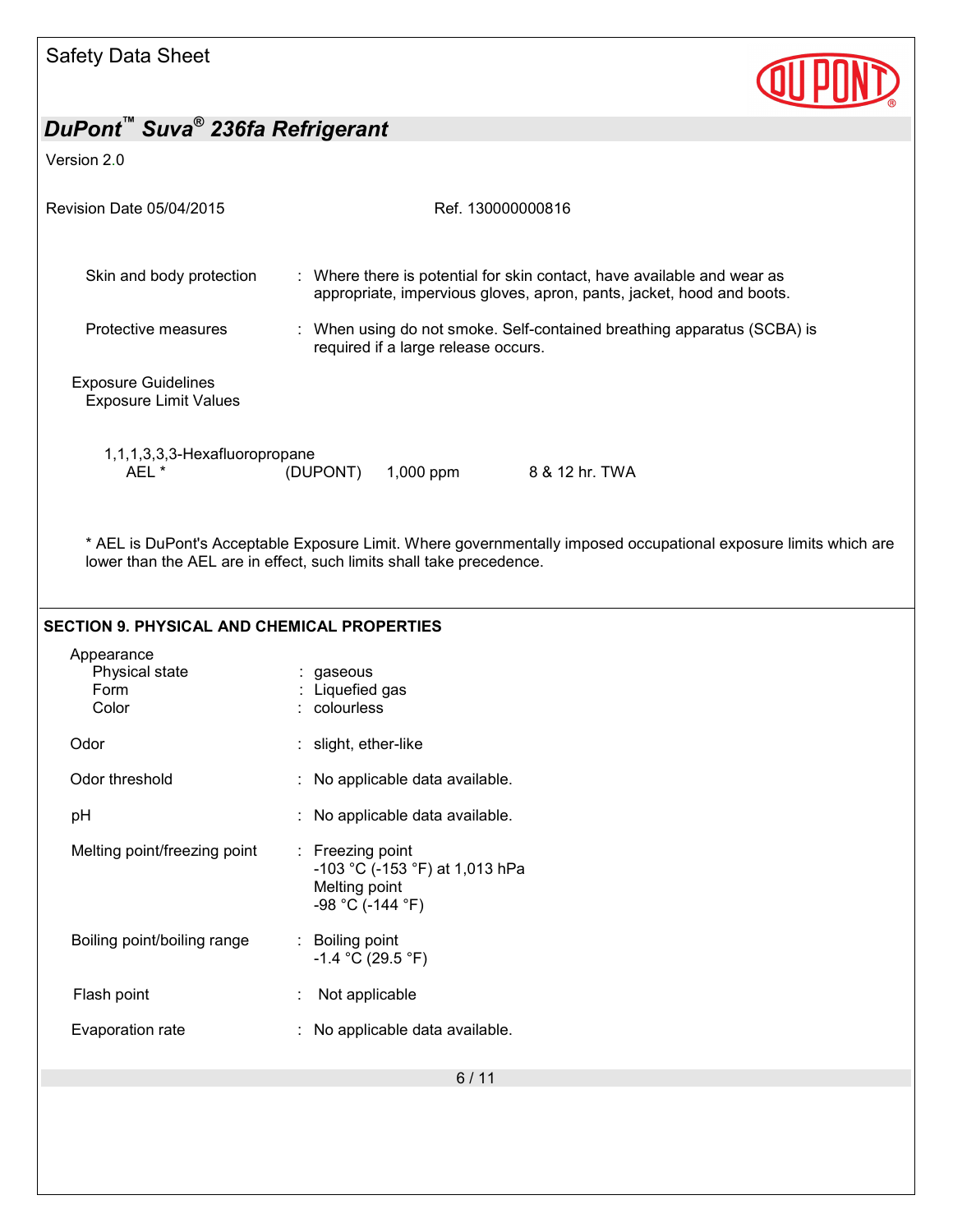

## Version 2.0

Revision Date 05/04/2015 Ref. 130000000816

| Flammability (solid, gas)                  | t. | Not applicable                              |
|--------------------------------------------|----|---------------------------------------------|
| Upper explosion limit                      | ÷. | Method: None per ASTM E681                  |
| Lower explosion limit                      | ÷  | Method: None per ASTM E681                  |
| Vapor pressure                             |    | : 2,724 hPa at 25 °C (77 °F)                |
| Vapor density                              |    | : 5.4 at 25°C (77°F) and 1013 hPa (Air=1.0) |
| Specific gravity (Relative<br>density)     |    | : 1.36 at 25 °C (77 °F)                     |
| Water solubility                           |    | : No applicable data available.             |
| Solubility(ies)                            |    | : No applicable data available.             |
| Partition coefficient: n-<br>octanol/water |    | : No applicable data available.             |
| Auto-ignition temperature                  | ÷. | No applicable data available.               |
| Decomposition temperature                  | ÷  | No applicable data available.               |
| Viscosity, kinematic                       | ÷  | No applicable data available.               |
| Viscosity, dynamic                         |    | No applicable data available.               |

### **SECTION 10. STABILITY AND REACTIVITY**

| Reactivity                            |   | Decomposes on heating.                                                                                                                                           |
|---------------------------------------|---|------------------------------------------------------------------------------------------------------------------------------------------------------------------|
| Chemical stability                    |   | The product is chemically stable.                                                                                                                                |
| Possibility of hazardous<br>reactions |   | Polymerization will not occur.                                                                                                                                   |
| Conditions to avoid                   |   | No applicable data available.                                                                                                                                    |
| Incompatible materials                |   | Strong bases metallic sodium, Potassium, lithium                                                                                                                 |
| Hazardous decomposition<br>products   | ÷ | This material can be decomposed by high temperatures (open flames,<br>glowing metal surfaces, etc.) forming hydrofluoric acid and possibly carbonyl<br>fluoride. |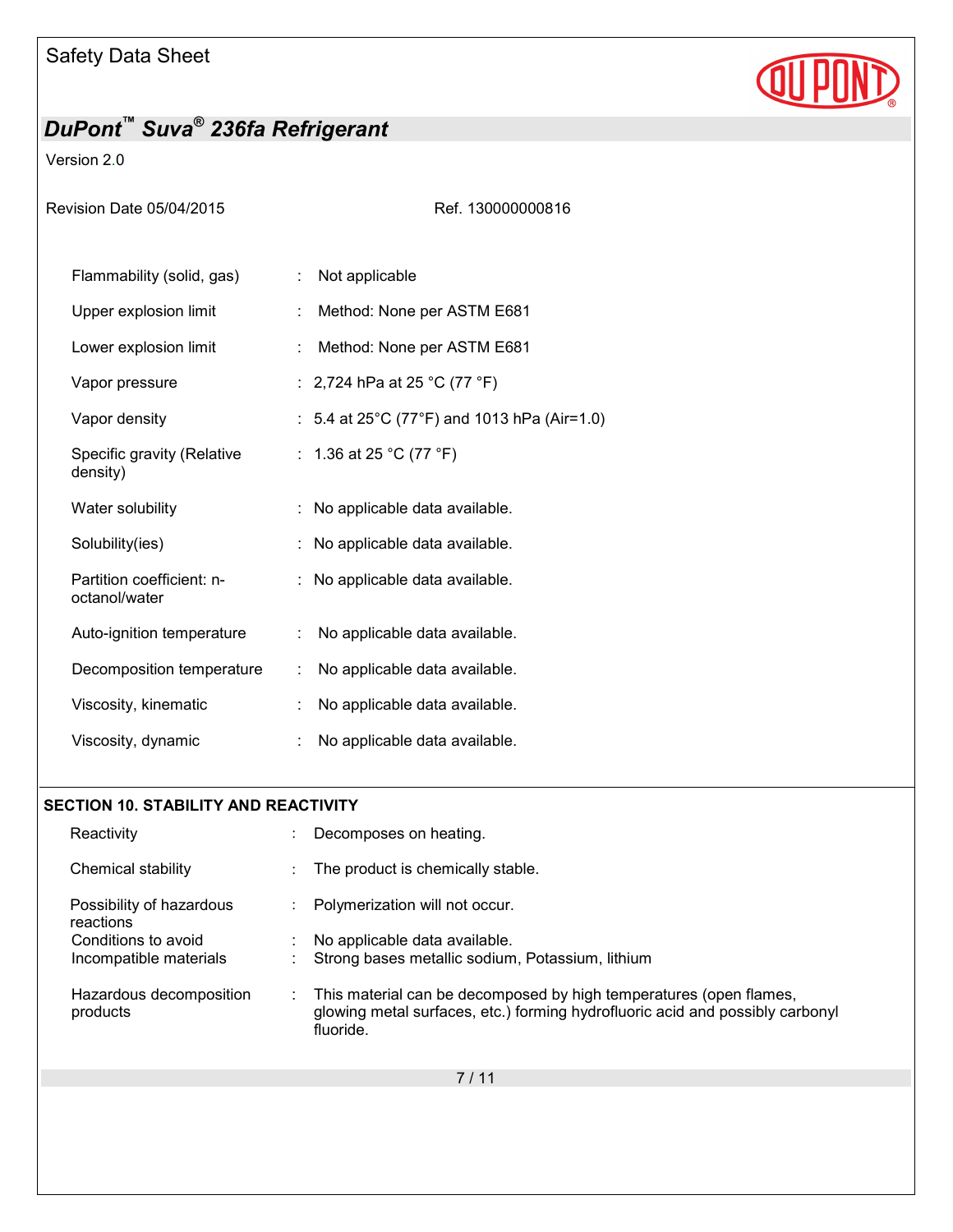

| DuPont <sup>"</sup> Suva <sup>®</sup> 236fa Refrigerant                                                                                                                 |                                                                                                                                                                                                                                                    |  |
|-------------------------------------------------------------------------------------------------------------------------------------------------------------------------|----------------------------------------------------------------------------------------------------------------------------------------------------------------------------------------------------------------------------------------------------|--|
| Version 2.0                                                                                                                                                             |                                                                                                                                                                                                                                                    |  |
| Revision Date 05/04/2015                                                                                                                                                | Ref. 130000000816                                                                                                                                                                                                                                  |  |
| <b>SECTION 11. TOXICOLOGICAL INFORMATION</b>                                                                                                                            |                                                                                                                                                                                                                                                    |  |
| 1,1,1,3,3,3-Hexafluoropropane<br>Inhalation 4 h LC50                                                                                                                    | > 457000 ppm, Rat<br>÷                                                                                                                                                                                                                             |  |
| Inhalation 4 h LC50                                                                                                                                                     | > 189000 ppm, Rat<br>Target Organs: Central nervous system<br>Narcotic effects<br>Central nervous system effects                                                                                                                                   |  |
| <b>Inhalation Low Observed</b><br><b>Adverse Effect</b><br>Concentration (LOAEC)<br>Inhalation No Observed<br><b>Adverse Effect</b><br>Concentration<br>Skin irritation | 150000 ppm, Dog<br>÷<br>Cardiac sensitization<br>100000 ppm, Dog<br>÷<br>Cardiac sensitization<br>No skin irritation, Not tested on animals<br>Not expected to cause skin irritation based on expert review of the<br>properties of the substance. |  |
| Eye irritation                                                                                                                                                          | No eye irritation, Not tested on animals<br>Not expected to cause eye irritation based on expert review of the<br>properties of the substance.                                                                                                     |  |
| Skin sensitization                                                                                                                                                      | Does not cause skin sensitisation., Not tested on animals<br>Not expected to cause sensitization based on expert review of the<br>properties of the substance.<br>There are no reports of human respiratory sensitization.                         |  |
| Repeated dose toxicity                                                                                                                                                  | Inhalation<br>Rat<br>gas<br>No toxicologically significant effects were found.                                                                                                                                                                     |  |
| Mutagenicity                                                                                                                                                            | Tests on bacterial or mammalian cell cultures did not show mutagenic<br>effects.<br>Animal testing did not show any mutagenic effects.                                                                                                             |  |
| Reproductive toxicity                                                                                                                                                   | No toxicity to reproduction<br>Evidence suggests the substance is not a reproductive toxin in<br>animals.                                                                                                                                          |  |
|                                                                                                                                                                         | 8/11                                                                                                                                                                                                                                               |  |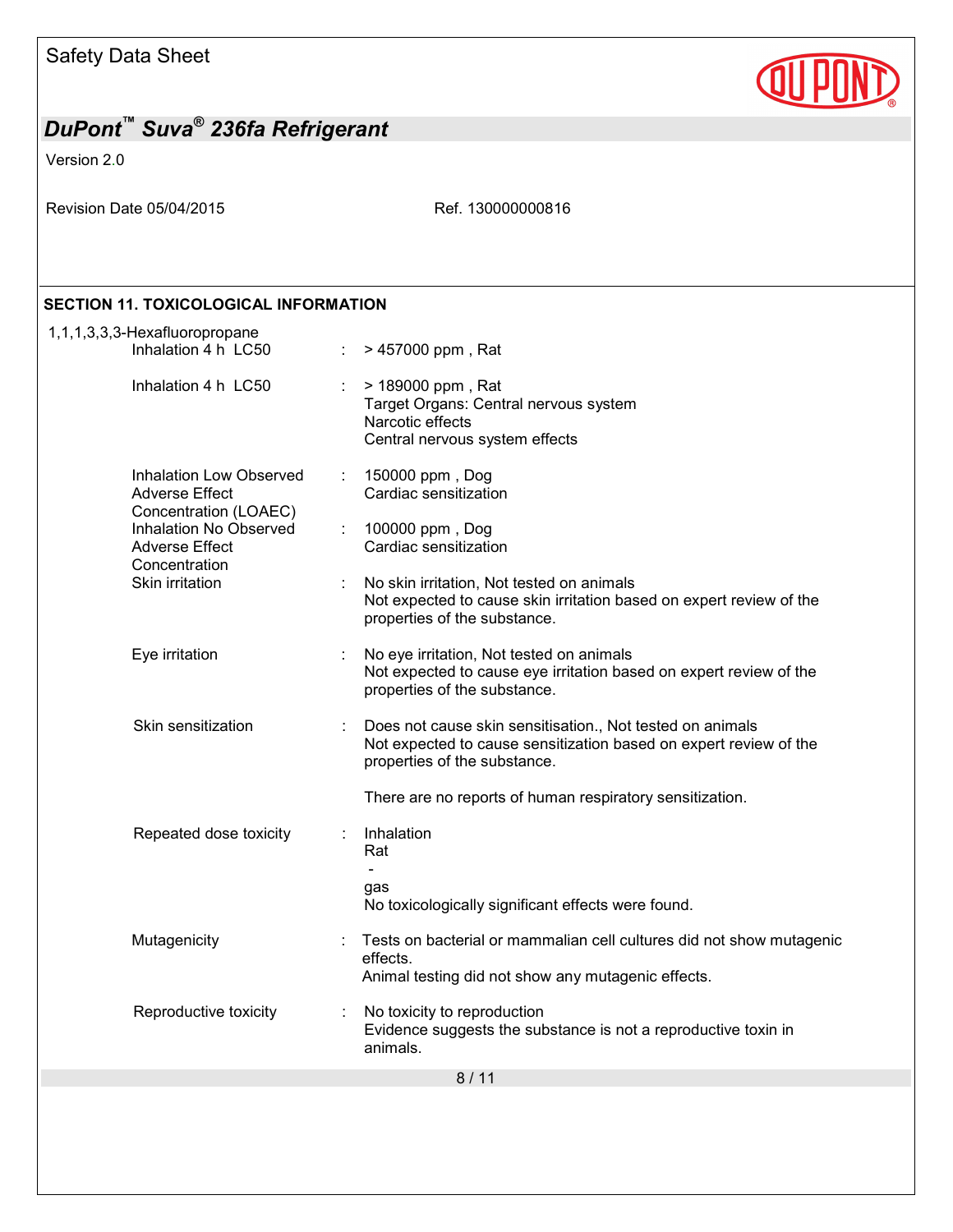| <b>Safety Data Sheet</b>                                                                                 |                                                                                                                                                                                                                                                                                                                                                                                                                                                                                                                                     |  |
|----------------------------------------------------------------------------------------------------------|-------------------------------------------------------------------------------------------------------------------------------------------------------------------------------------------------------------------------------------------------------------------------------------------------------------------------------------------------------------------------------------------------------------------------------------------------------------------------------------------------------------------------------------|--|
| DuPont™ Suva <sup>®</sup> 236fa Refrigerant                                                              |                                                                                                                                                                                                                                                                                                                                                                                                                                                                                                                                     |  |
| Version 2.0                                                                                              |                                                                                                                                                                                                                                                                                                                                                                                                                                                                                                                                     |  |
| <b>Revision Date 05/04/2015</b>                                                                          | Ref. 130000000816                                                                                                                                                                                                                                                                                                                                                                                                                                                                                                                   |  |
| Teratogenicity                                                                                           | Animal testing showed no developmental toxicity.                                                                                                                                                                                                                                                                                                                                                                                                                                                                                    |  |
| Further information                                                                                      | Cardiac sensitisation threshold limit: 932751 mg/m3                                                                                                                                                                                                                                                                                                                                                                                                                                                                                 |  |
| Carcinogenicity<br>by IARC, NTP, or OSHA, as a carcinogen.                                               | The carcinogenicity classifications for this product and/or its ingredients have been determined according<br>to HazCom 2012, Appendix A.6. The classifications may differ from those listed in the National Toxicology<br>Program (NTP) Report on Carcinogens (latest edition) or those found to be a potential carcinogen in the<br>International Agency for Research on Cancer (IARC) Monographs (latest edition).<br>None of the components present in this material at concentrations equal to or greater than 0.1% are listed |  |
| <b>SECTION 12. ECOLOGICAL INFORMATION</b>                                                                |                                                                                                                                                                                                                                                                                                                                                                                                                                                                                                                                     |  |
| <b>Aquatic Toxicity</b><br>1,1,1,3,3,3-Hexafluoropropane<br>96 h LC50                                    | Zebra fish 292 mg/l                                                                                                                                                                                                                                                                                                                                                                                                                                                                                                                 |  |
| 96 h ErC50                                                                                               | Pseudokirchneriella subcapitata (microalgae) > 186 mg/l                                                                                                                                                                                                                                                                                                                                                                                                                                                                             |  |
| 48 h EC50                                                                                                | Daphnia magna (Water flea) 299 mg/l                                                                                                                                                                                                                                                                                                                                                                                                                                                                                                 |  |
| <b>Environmental Fate</b><br>DuPont <sup>™</sup> Suva <sup>®</sup> 236fa Refrigerant<br>Biodegradability | Not readily biodegradable. 16 %                                                                                                                                                                                                                                                                                                                                                                                                                                                                                                     |  |
| <b>SECTION 13. DISPOSAL CONSIDERATIONS</b>                                                               |                                                                                                                                                                                                                                                                                                                                                                                                                                                                                                                                     |  |
| Waste disposal methods -<br>Product                                                                      | : Can be used after re-conditioning. Reclaim by distillation, incinerate, or<br>remove to permitted waste facility. Comply with applicable Federal,<br>State/Provincial and Local Regulations.                                                                                                                                                                                                                                                                                                                                      |  |
| Contaminated packaging                                                                                   | : Empty pressure vessels should be returned to the supplier.                                                                                                                                                                                                                                                                                                                                                                                                                                                                        |  |
|                                                                                                          | 9/11                                                                                                                                                                                                                                                                                                                                                                                                                                                                                                                                |  |
|                                                                                                          |                                                                                                                                                                                                                                                                                                                                                                                                                                                                                                                                     |  |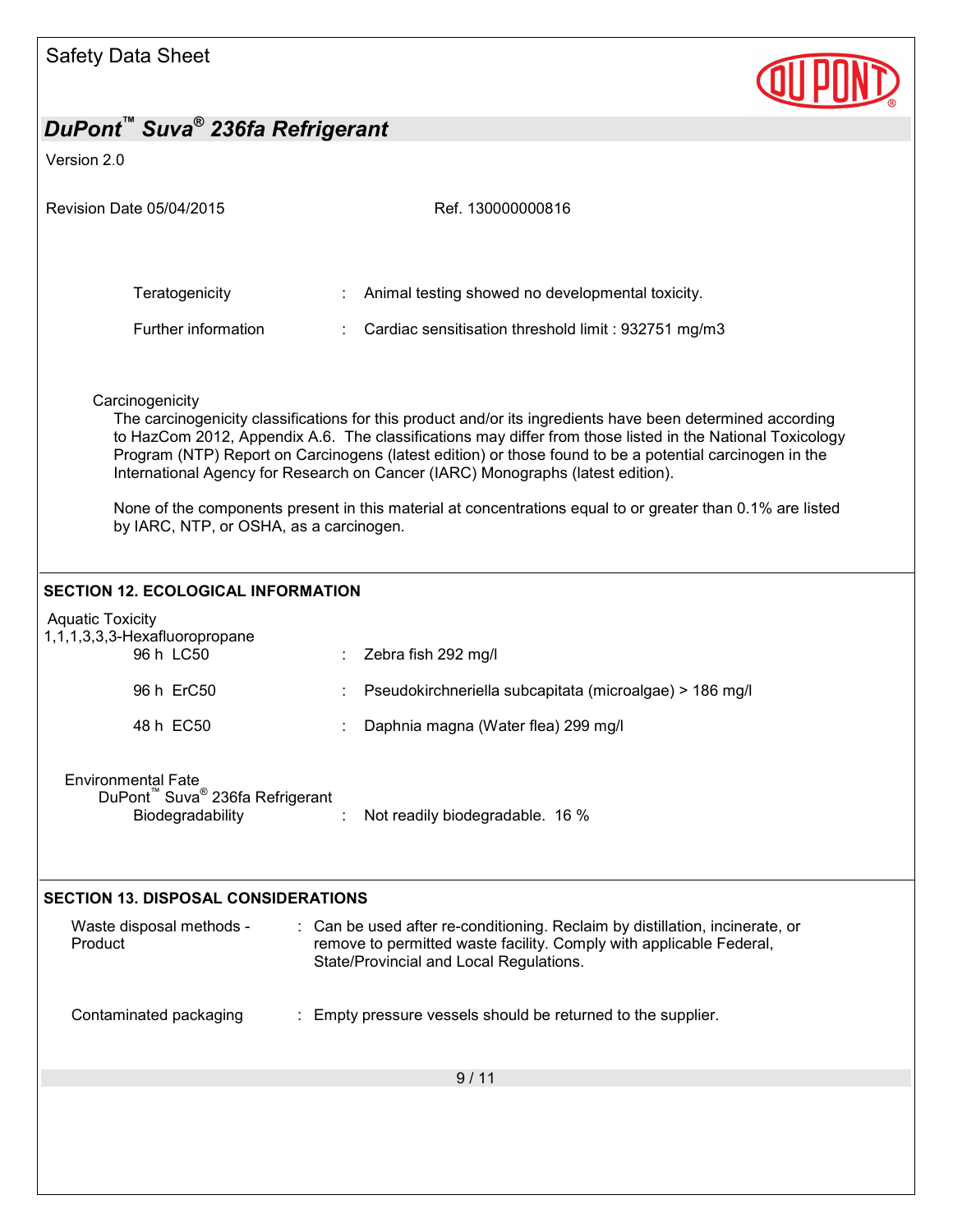| <b>Safety Data Sheet</b> |  |  |
|--------------------------|--|--|
|--------------------------|--|--|



Version 2.0

Revision Date 05/04/2015 Ref. 130000000816

### **SECTION 14. TRANSPORT INFORMATION**

| <b>DOT</b>  | UN number            | : 1078                                                          |
|-------------|----------------------|-----------------------------------------------------------------|
|             | Proper shipping name | : Refrigerant gases, n.o.s. (1,1,1,3,3,3-<br>Hexafluoropropane) |
|             | Class                | $\therefore$ 2.2                                                |
|             | Labelling No.        | $\therefore$ 2.2                                                |
| IATA C      | UN number            | : 1078                                                          |
|             | Proper shipping name | : Refrigerant gas, n.o.s. $(1,1,1,3,3,3)$ -Hexafluoropropane)   |
|             | <b>Class</b>         | $\therefore$ 2.2                                                |
|             | Labelling No.        | $\therefore$ 2.2                                                |
| <b>IMDG</b> | UN number            | : 1078                                                          |
|             | Proper shipping name | : REFRIGERANT GAS, N.O.S. (1,1,1,3,3,3-<br>Hexafluoropropane)   |
|             | <b>Class</b>         | $\therefore$ 2.2                                                |
|             | Labelling No.        | $\therefore$ 2.2                                                |

| SARA 313 Regulated<br>Chemical(s) | : This material does not contain any chemical components with known CAS<br>numbers that exceed the threshold (De Minimis) reporting levels established<br>by SARA Title III, Section 313.                                  |
|-----------------------------------|----------------------------------------------------------------------------------------------------------------------------------------------------------------------------------------------------------------------------|
| California Prop. 65               | : Chemicals known to the State of California to cause cancer, birth defects or<br>any other harm: none known<br>Chemicals known to the State of California to cause cancer, birth defects or<br>any other harm: none known |

### **SECTION 16. OTHER INFORMATION**

® DuPont's registered trademark Before use read DuPont's safety information. For further information contact the local DuPont office or DuPont's nominated distributors.

10 / 11